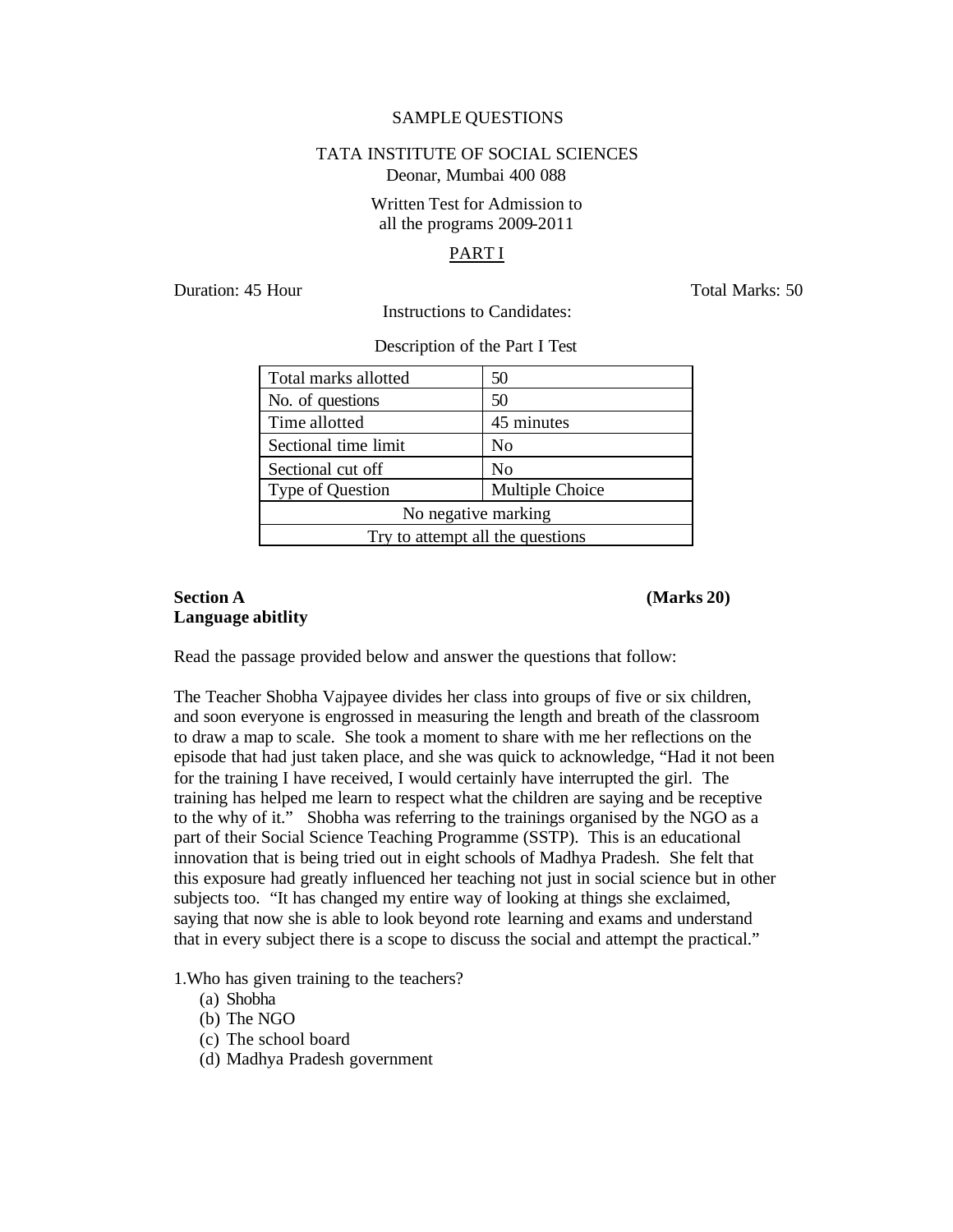- 2. What is the author referring to as an 'educational innovation'?
	- (a) Children working in groups
	- (b) The teacher
	- (c) The teaching methodology.
	- (d) The social science programme of the NGO.

3. Which of the following sentences is not based upon information given in the passage.

(a) Through this programme children achieve more.

- (b) Through this programme teachers have begun to teach in a different manner.
- (c) Through this programme social science is being taught differently.
- (d) Through this programme other subject areas have been influenced.

4. In the sentence 'It has changed my entire ways of looking at things' she exclaimed 'it' refers to:

- (a) Children working in groups
- (b) The training programme
- (c) The NGO
- (d) The children

5. In the first sentence of this passage, the word closest in meaning to 'engrossed' is:

- (a) focussed
- (b) busy
- (c) working
- (d) enabled

6. According to the author, in what way has Shobha's teaching changed?

- (a) she worked harder
- (b) she enjoys being with children more
- (c) she is able to understand ways to handle the subjects better
- (d) non of the above
- 7. Which of the following words does not belong to the set: (i) indifferent (ii) involved, (iii) interested (iv) engrossed
	- (a) i
	- (b) iv
	- $(c)$  iii
	- $(d)$  ii

8. The word 'terminally-ill' refers to

- (a) the condition of a person who is very ill.
- (b) the condition of a person who needs to be hospitalised
- (c) the condition of a person whose illness will definitely lead to death
- (c) the condition of a person whose illness has been terminated.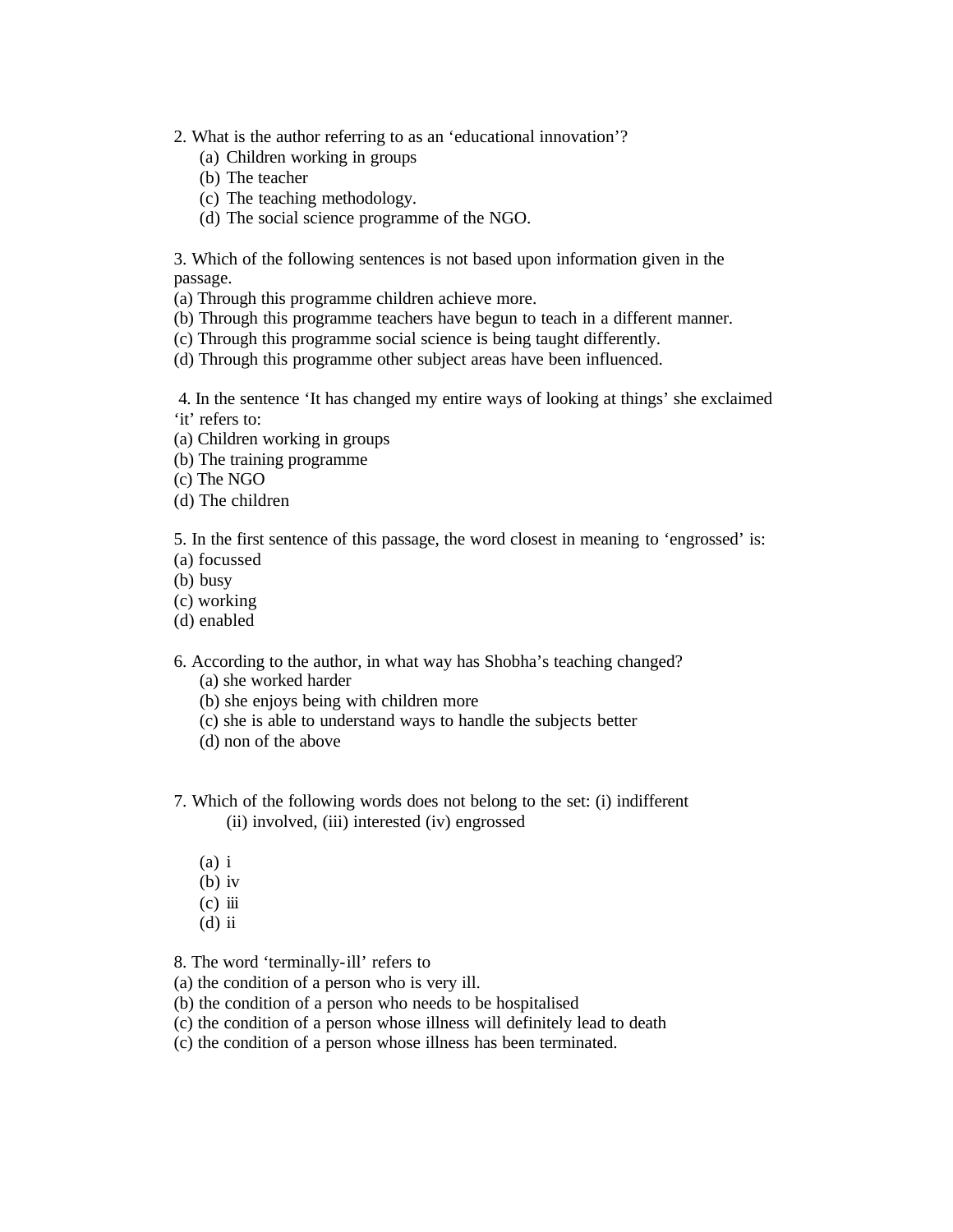9. .......... all countries in the world, India has the highest level of illiteracy.

(a) in

(b) of

(b) at

(d) on

10. "We are all ready to go, but we have not yet received our visas."

This sentence can be rewritten as:

(a.) We can go there only if we receive our visa

(b) Although we are all ready to go, we are not yet able to as we have not received our visa.

(c) Only if we receive our visa we can go.

(d) Unless we receive visa we cannot go.

Given below is a sentences with a word or phrase underlined. Pick an alternative that can be used in its place, without altering the meaning of the original sentence:

11. On the other hand many parents feel that it is better to begin studying English from Class I.

(a) However

(b) For this reason

(c) Despite this

(d) In any case

Fill in the appropriate choice to complete the sentence

12. For the first time CIDCO has ...........to implement the green building concept.

(a) decides

(b) decided

(c) decisive

(d) decision

13. Which of the following sentences has the same meaning as the sentence provided:

In spite of the fact that there has been an increase in the number of schools in rural areas, still many children do not have access.

(a)Because there are too many children in rural areas, many of them are not able to access schools.

(b)Although there are many more schools now, still there are children who are not able to access schools.

(c)Because of the increase in the number of schools, children are not able to get access.

(d)The biggest hurdle is giving children access to schools.

14. One of the biggest problem we face in our country is our inability to work in teams. The correct form of this sentence is:

(a)One of the big problems we face in our country is our inability to work in teams. (b)One of the biggest problems we face in our country is our inability to work in teams.

(c)One of the big problem we face in our country is our inability to work in teams.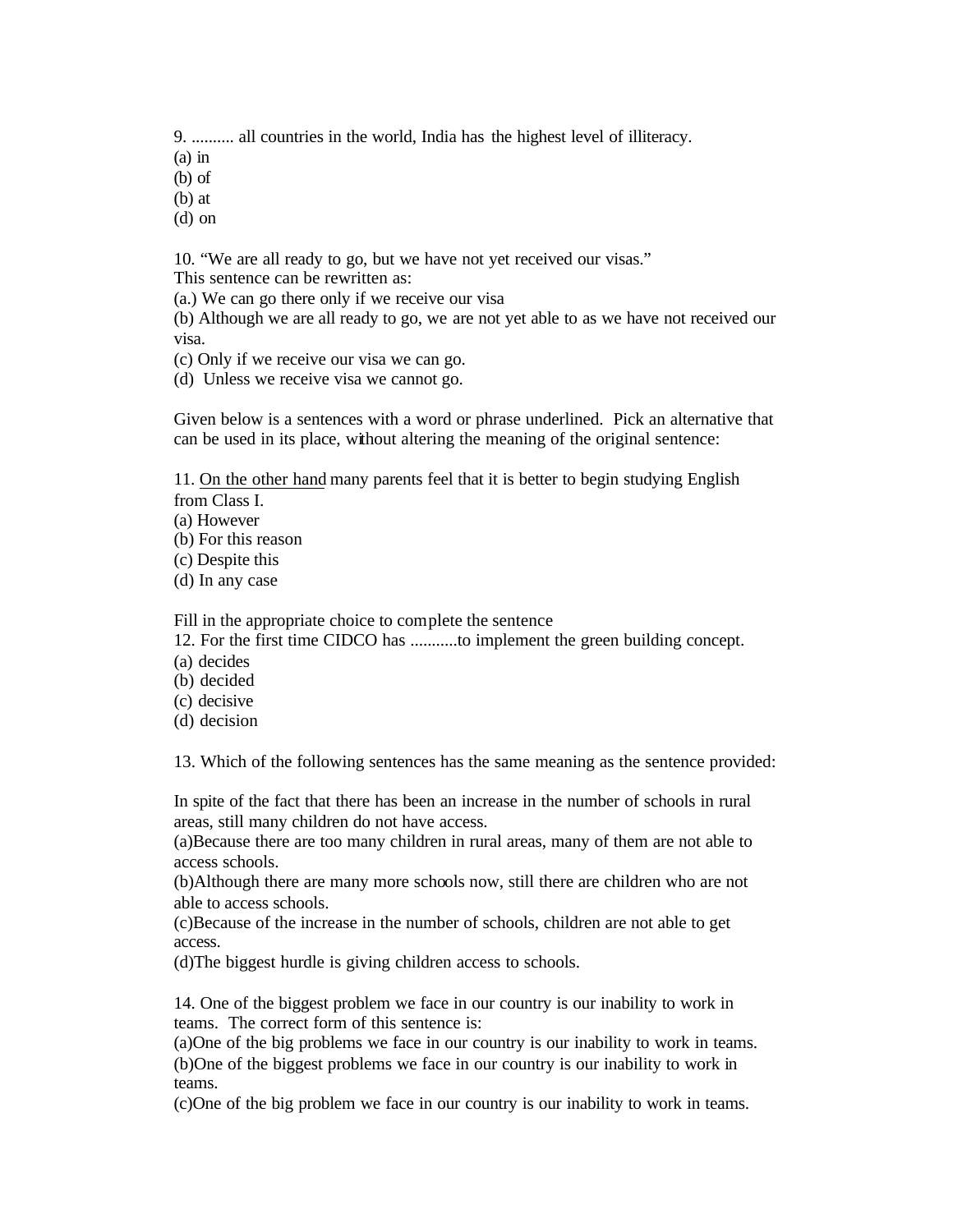(d)One of the problem we face in our country is our inability to work in teams.

15. <u>Let</u> there a better way of getting this thing done?

(a) Is

(b) Are

(c) Of course

(d) Which of

16.When she learnt that she had been selected, she was the ................. person in the colony

(a) happier

(b) happiest

(c) happy

(d) most happiest

Fill in the blanks with the correct word/phrase:

The Floor Space Index (FSI)—the permissible built up area on a plot— $\quad$  (17) 1.33 for most of Mumbai. The concept of FSI in Mumbai at present is schemespecific \_\_\_(18)\_\_\_ area-specific.

17. (a) were (b) be (c) is

(d) being

18. (a) rather than

- (b) rather
- (c) instead
- (d) than instead
- 19. 'I am beginning to feel tired'.
- a) She said she was beginning to feel tired.
- b) She said I am feeling tired.
- c) She said she is tired.
- d) She said she feels tired.

20. "I did not prepare for this examination.' This sentence is the answer to which of the following questions?

a. Did you do this examination?

b. Why didn't you prepare for this examination?

c. Did you prepare for this examination?

d. Didn't you prepare for this examination?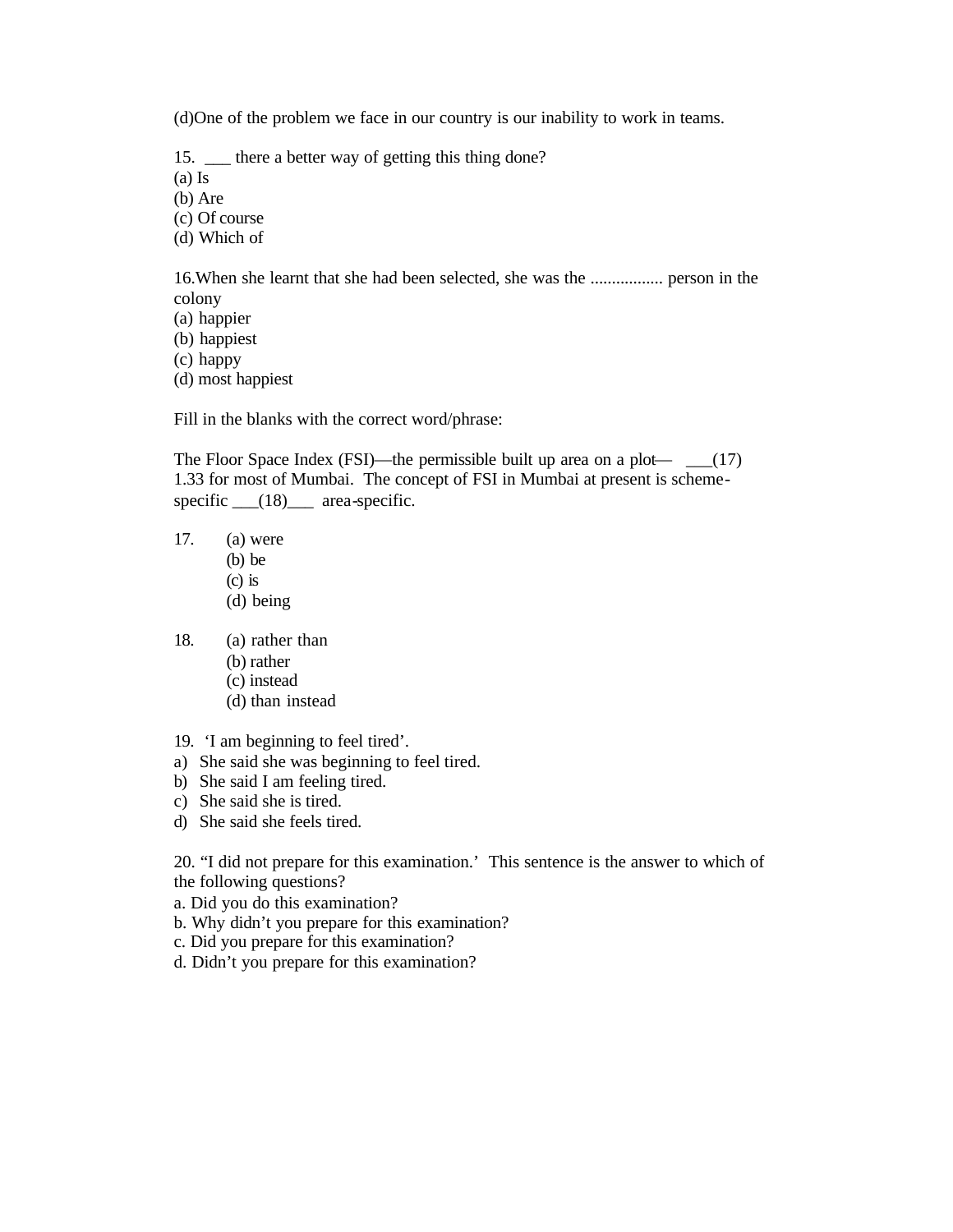# **Section B (Marks 15) Analytical and numerical ability.**

21. Study the following figures



Which of the following figures is the next in the sequence?



Which of the following figures is the next in the sequence?



Which of the following figures is the next in the sequence?

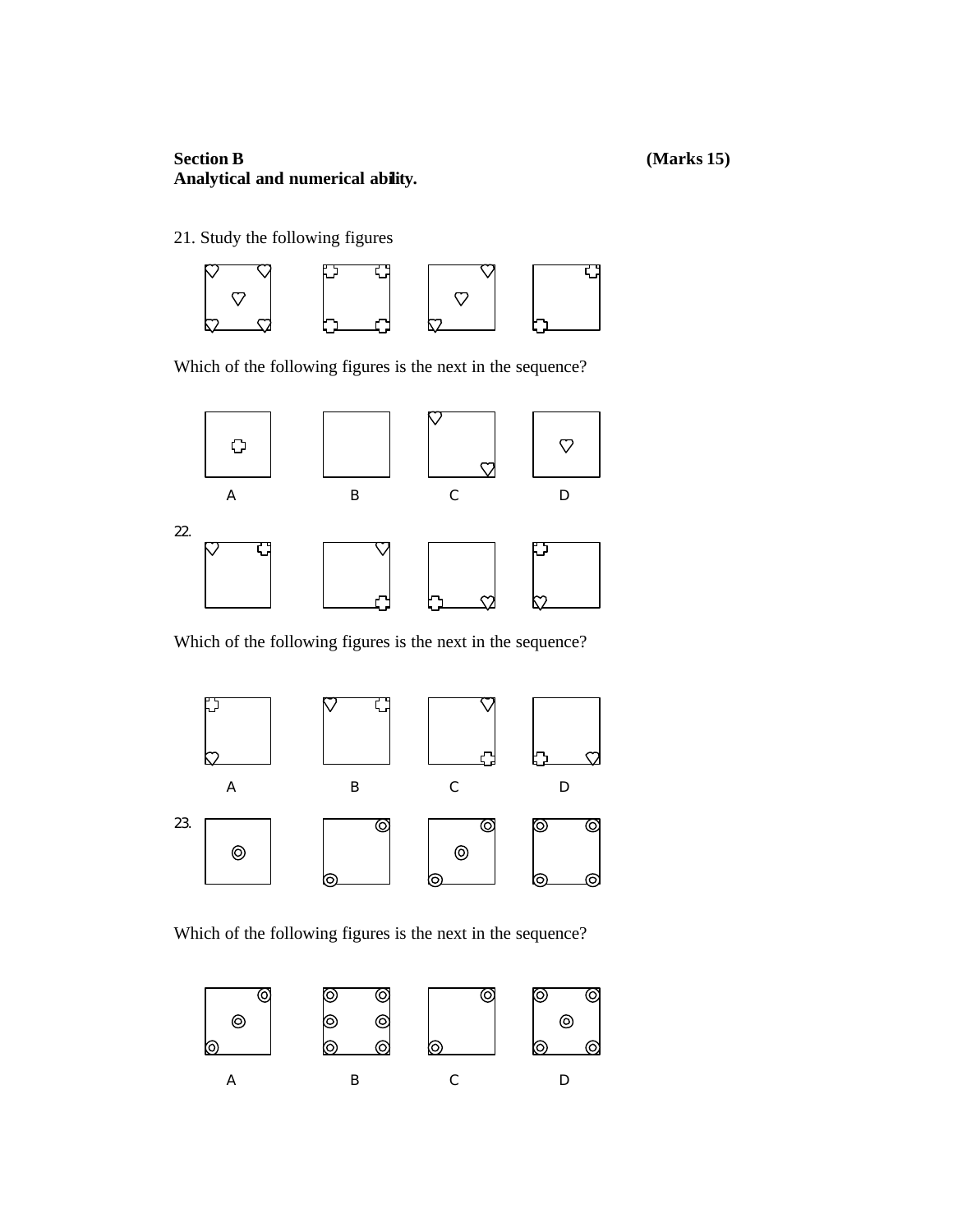24. After a discount of 11.11%, a trader still makes a gain of 14.28%. At how many percent above the cost price does he mark his goods? (a) 28.56% (b) 35% (c) 22.22% (d) None of these

25. A dealer buys dry fruit at Rs.100, Rs. 80 and Rs. 60 per kg. He mixes them in the ratio 3: 4: 5 by weight, and sells them at a profit of 50%. At what price does he sell the dry fruit?

(a) Rs.  $80/kg$  (b) Rs.  $100/kg$  (c) Rs.  $95/kg$  (d) None of these

26. An express train travelling at 80 kmph overtakes a goods train, twice as long and going at 40 kmph on a parallel track, in 54 seconds. How long will the express train take to cross a station 400 m long?

(a)  $36 \text{ sec}$  (b)  $45 \text{ sec}$  (c)  $27 \text{ sec}$  (d) None of these

27. The average marks of a student in ten papers are 80. If the highest and the lowest scores are not considered, the average is 81. If his highest score is 92, find the lowest. (a) 55 (b) 60 (c) 62 (d) Cannot be determined.

28. A person starts from a point A and travels 3 km eastwards to B and then turns left and travels thrice that distance to reach C. He again turns left and travels five times the distance he covered betweenA and B and reaches his destination D. The shortest distance between the starting point and destination is (a) 18 km (b) 16 km (c) 15 km (d) 12 km

29. What is maximum number of pieces of 5 cm x 5 cm x 10 cm cake that can be cut from a big cake of 5 cm x30 cm x 30 cm size? (a) 10 (b) 15 (c) 18 (d) 30

30. A rectangular water tank measures 15 m x 6 m at top and is 10 m deep. It is full of water. If water is drawn out lowering the level by 1 meter, how much of water has been drawn out? ?

(a) 90,000 litres? (b) 45,000 litres? (c) 4,500 litres? (d) 900 litres

31. The average weight of a class of 24 students is 36 years. When the weight of the teacher is also included, the average weight increases by 1 kg. What is the weight of the teacher?

(A) 60 kg (B) 61 kg (C) 37 kg (D) 40 kg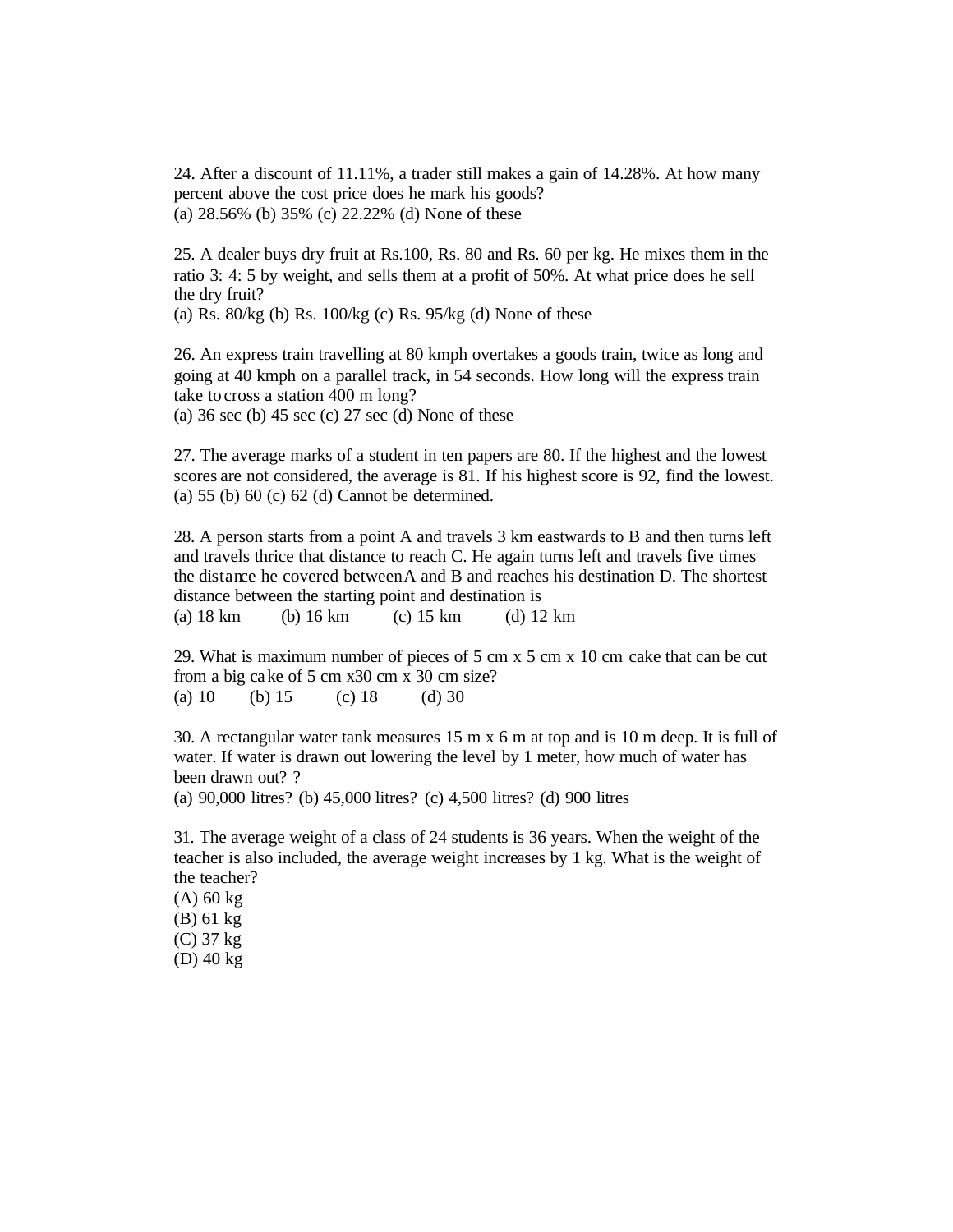Directions (For the next FOUR items): Based on the information given below, answer the four items which follow it :

Gopal, Harsh, Inder, Jai and Krishnan live in one of these cities: Ahmedabad, Bhopal, Cuttack, Delhi and Ernakulam (Not necessarily in that order).

They' keep only one of the following pets at home: Horse, Rat, Elephant, Dog and cat. (Not necessarily in that order).

None of the five children likes the same thing, but each of them likes one of the following: Ice-cream, kebab, Soda, Biryani, Curdrice

Further, it is given that:

- I. Gopal's lives in Ernakulam and likes Ice-cream
- II. Harsh does not live in Cuttack or Bhopal. .
- III. The person in Bhopal keeps a rat.
- IV. lnder's lives in Cuttack.
- V. Krishnan likes biryani and does not live in Ahmedabad.
- VI. Jai lives in Delhi and likes curd-rice.

VII. There are no dogs or cats in Cuttack, Bhopal or Delhi

Based on the information given above answer the next FOUR items:

32. What is Krishnan's pet?

| $(a)$ Rat    | (b) Horse                |
|--------------|--------------------------|
| (c) Elephant | (d) Cannot be determined |

33. Which is in Inder's pet?

| (a) Elephant        | (b) Horse                |
|---------------------|--------------------------|
| (c) Rat             | (d) Cannot be determined |
| 34. Who likes Soda? |                          |
| (a) Inder           | (b) Harsh                |

| $(a)$ much         | $(U)$ Hars $H$           |
|--------------------|--------------------------|
| (c) Harsh or Inder | (d) Cannot be determined |

35. Which one of the following is the not a possible combination of Person – Hometown - Pet?

(a) Gopal - Ernakulam- Dog

(b) Jai - Delhi - Elephant

(c) Inder - Cuttack - Elephant

(d) None of the above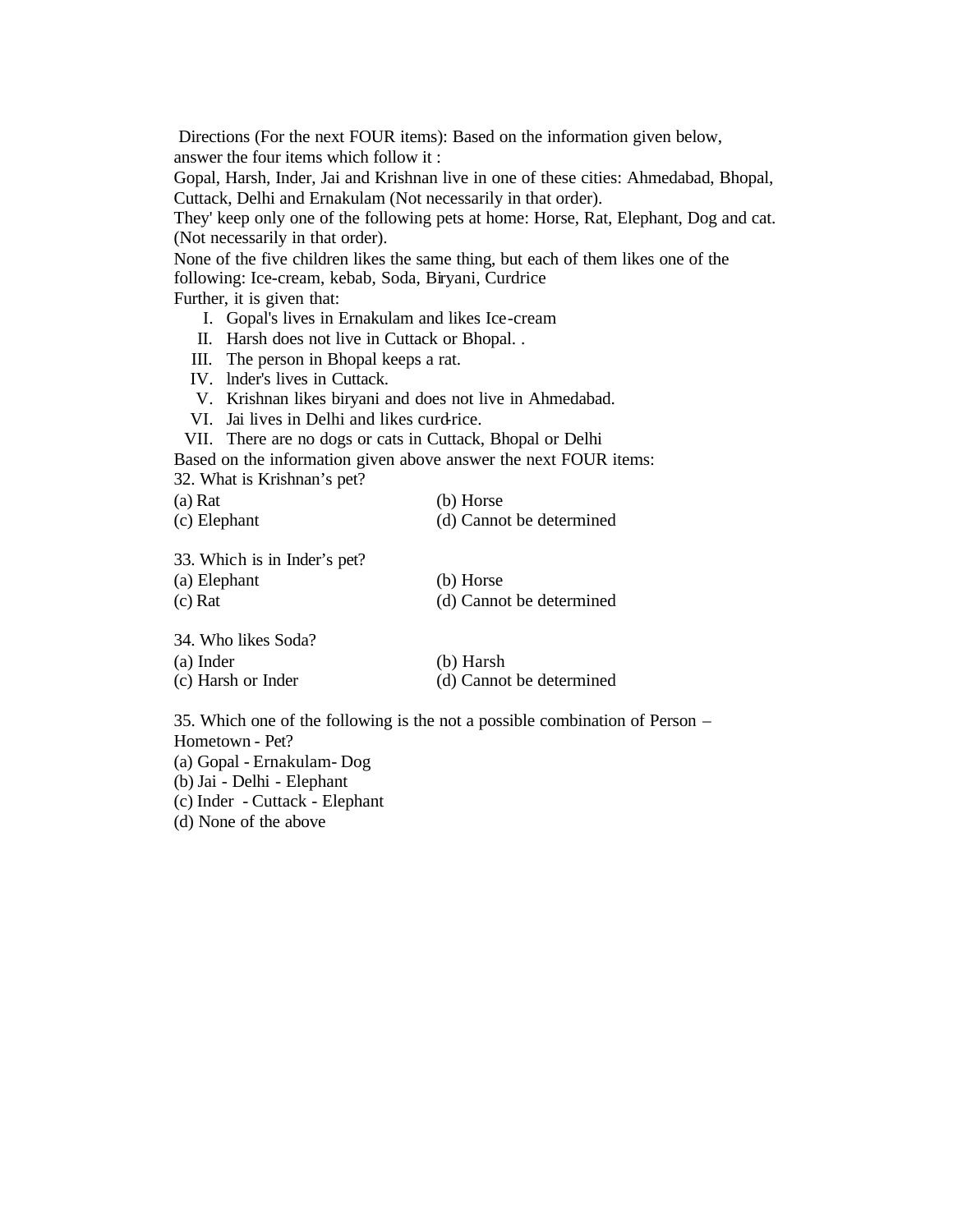### **Section C (Marks 15) Awareness on Social Issues**

- 36. Which of the following is mismatched
	- a. Godavari Maharashtra
	- b. Cauvery Karnataka
	- c. Ganga Himachal Pradesh
	- d. Haldia Bihar
- 37. The Armed Forces (Special Powers) act of 1958 is in force in
	- a. Manipur, Nagaland and Mizoram
	- b. Assam, Tripura and Mehalaya
	- c. All of the above
	- d. None of the above
- 38. Who among the following has not won the 'Bharat Ratna'?
	- a. Lata Mangeshkar
	- b. Marudhur Gopalan Ramachandran
	- c. Dr. Nelson Rohilhlahla Mandela
	- d. Nandamuri Taraka Ramarao

39. The National programme of Nutritional Support to Primary education was launched

- a. 1995
- b. 1996
- c. 2004
- d. 2005
- 40. The constitution has
	- a. 12 schedules, 395 articles, 22 parts
	- b. 12 schedules, 375 articles, 20 parts
	- c. 12 schedules, 394 articles, 22 parts
	- d. 12 schedules, 395 articles, 21 parts
- 41. Which of the following is incorrectly matched?
	- a. Bhakranangal Haryana
	- b. Srisailam Andhrapradesh
	- c. Gandhisagar Madhya Pradesh
	- d. Sardar Sarovar Gujarat

42. Which of the following is not one of the socio – demographic goals of the National Population Policy - 2000

- a. Make school education up to age 14 free and compulsory, and reduce drop outs at primary and secondary school levels to below 20 percent for both boys and girls.
- b. Achieve universal immunization of children against all vaccine preventable diseases.
- c. Promote delayed marriage for girls, not earlier than age 18 and preferably after 20 years of age.
- d. None of the above